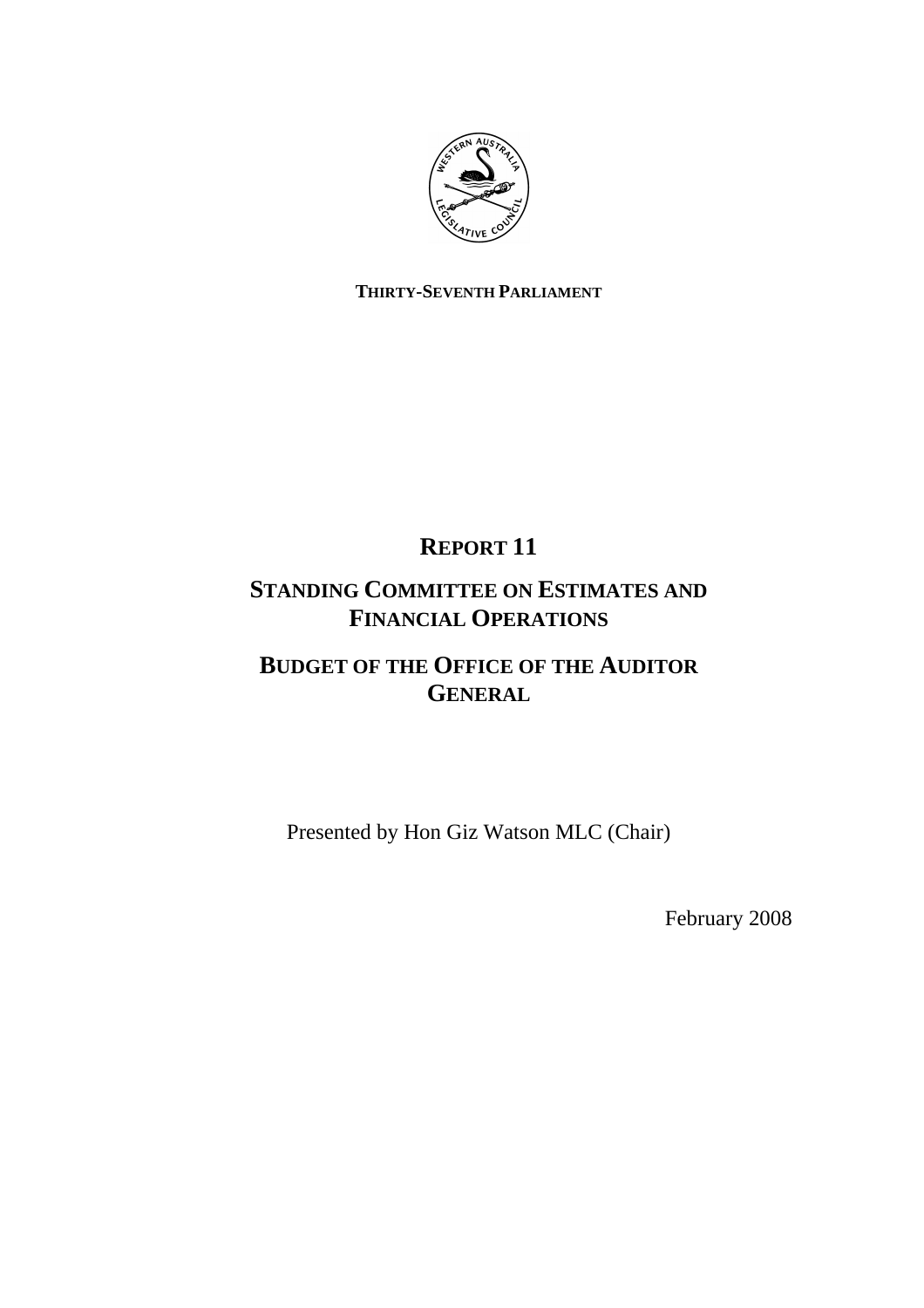## **STANDING COMMITTEE ON ESTIMATES AND FINANCIAL OPERATIONS**

### **Date first appointed:**

30 June 2005

## **Terms of Reference:**

The following is an extract from Schedule 1 of the Legislative Council Standing Orders:

## "**2. Standing Committee on Estimates and Financial Operations**

- 2.1 An *Estimates and Financial Operations Committee* is established.
- 2.2 The Committee consists of 5 Members, 3 of whom shall be non-government Members.
- 2.3 The functions of the Committee are to consider and report on
	- (a) the estimates of expenditure laid before the Council each year;
	- (b) any matter relating to the financial administration of the State;
	- (c) any bill or other matter relating to the foregoing functions referred by the House;
	- (d) to consult regularly with the Auditor General and any person holding an office of a like character."

### **Members as at the time of this inquiry:**

| Hon Giz Watson MLC (Chair)                                                             | Hon Sheila Mills MLC           |
|----------------------------------------------------------------------------------------|--------------------------------|
| Hon Ken Travers MLC (Deputy Chair)                                                     | Hon Helen Morton MLC           |
| Hon Brian Ellis MLC                                                                    |                                |
| Staff as at the time of this inquiry:                                                  |                                |
| Lisa Peterson, Advisory Officer (General)                                              | Lisa Parrella, Committee Clerk |
| <b>Address:</b>                                                                        |                                |
| Parliament House, Perth WA 6000, Telephone (08) 9222 7222<br>lcco@parliament.wa.gov.au |                                |

Website: http://www.parliament.wa.gov.au

#### **ISBN 1 921243 49 X**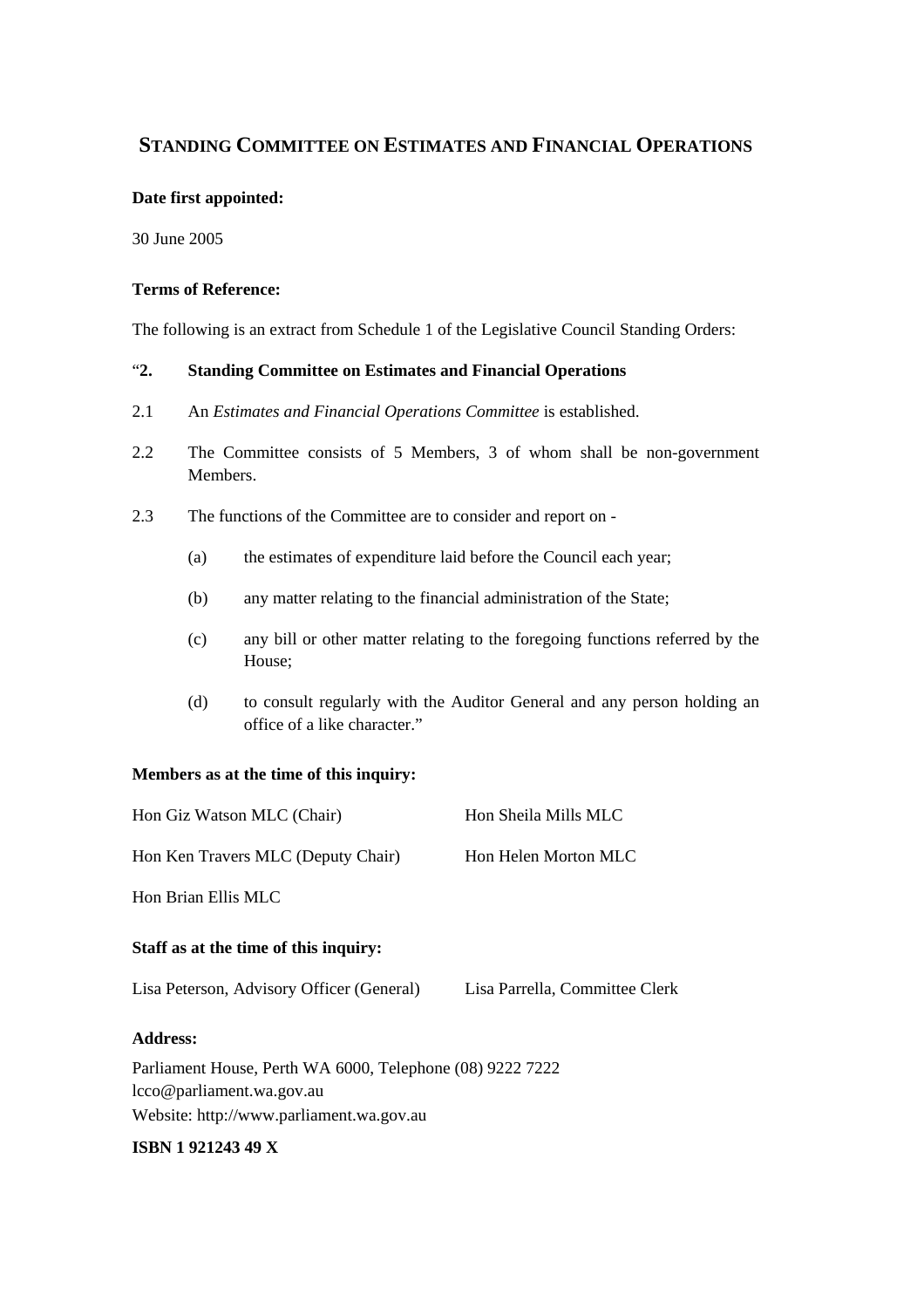### **REPORT OF THE STANDING COMMITTEE ON ESTIMATES AND FINANCIAL OPERATIONS**

#### **IN RELATION TO THE**

#### **BUDGET OF THE OFFICE OF THE AUDITOR GENERAL**

- 1.1 The *Auditor General Act 2006* provides that a Joint Standing Committee on Audit (**Joint Committee**) be established comprising of an equal number of members appointed by each House. $<sup>1</sup>$ </sup>
- 1.2 The Estimates and Financial Operations Committee (**Committee**) notes that the Joint Committee has yet to be established, however, it is proposed that Members from the Committee be appointed to the Joint Committee.<sup>2</sup>
- 1.3 One of the functions of the proposed Joint Committee is to make recommendations to the Treasurer in relation to the budget of the Office of the Auditor General (**OAG**) for a financial year.<sup>3</sup>
- 1.4 In the absence of the Joint Committee and in order to fulfil that function, the Committee resolved to provide the Auditor General with an opportunity to make a submission on the budget of the OAG for the 2008/09 financial year, with a view to making a recommendation to the Legislative Council and/or the Treasurer on the budget of the OAG.
- 1.5 Mr Colin Murphy, Auditor General, welcomed the opportunity to provide a submission to the Committee, as he saw it as an important aspect of the new *Auditor General Act 2006*: 4

*Certainly the issue that you raised - the issue around our budget in particular - is a particularly important one. I believe the provisions of the new legislation are a very important element in protecting the independence of the Office of the Auditor General and making sure that it is resourced properly.* 

1.6 The OAG has requested a budget appropriation of \$16.637 million for 2008/09. The Committee has considered the request and endorses the appropriation.

<sup>1</sup> Section 43, *Auditor General Act 2006*.

<sup>2</sup> Order of the Day No 387, Joint Standing Committee on Audit, 21 March 2007.

<sup>3</sup> Section 44, *Auditor General Act 2006*.

<sup>4</sup> Mr Colin Murphy, Auditor General*,* Office of the Auditor General, *Transcript of Evidence,* 12 February 2008, p1.